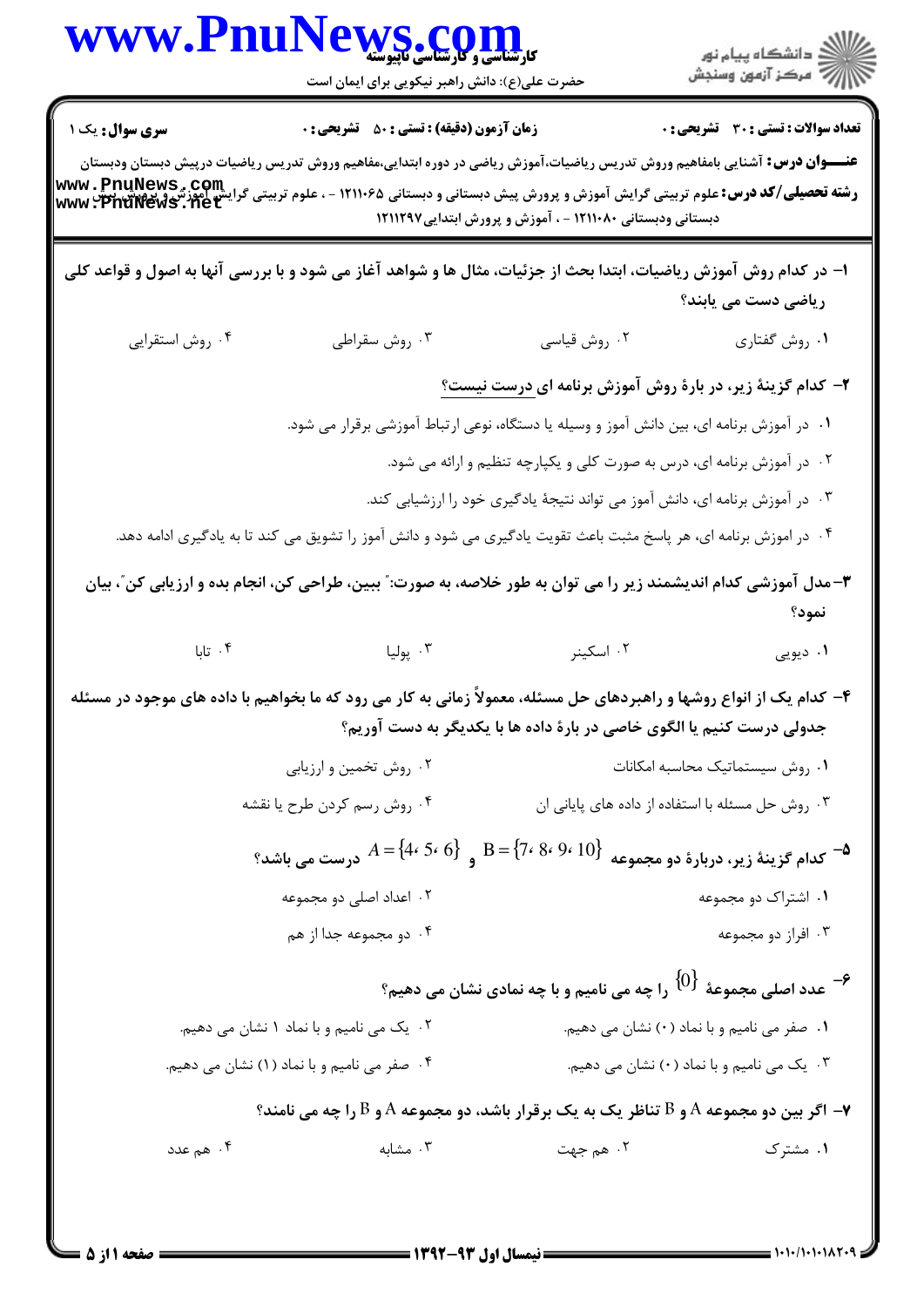|                                | WWW.PnuNews.com<br>حضرت علی(ع): دانش راهبر نیکویی برای ایمان است                                |                                                                                        |                                                                                                                                                                                                                                                                                                                                                            |
|--------------------------------|-------------------------------------------------------------------------------------------------|----------------------------------------------------------------------------------------|------------------------------------------------------------------------------------------------------------------------------------------------------------------------------------------------------------------------------------------------------------------------------------------------------------------------------------------------------------|
| <b>سری سوال : ۱ یک</b>         | <b>زمان آزمون (دقیقه) : تستی : 50 ٪ تشریحی : 0</b>                                              |                                                                                        | <b>تعداد سوالات : تستی : 30 ٪ تشریحی : 0</b>                                                                                                                                                                                                                                                                                                               |
|                                |                                                                                                 | دبستانی ودبستانی ۱۲۱۱۰۸۰ - ، آموزش و پرورش ابتدایی۱۲۱۱۲۹۷                              | <b>عنـــوان درس:</b> آشنایی بامفاهیم وروش تدریس ریاضیات،آموزش ریاضی در دوره ابتدایی،مفاهیم وروش تدریس ریاضیات درپیش دبستان ودبستان<br>رشته تحصیلی/کد درس: علوم تربیتی گرایش آموزش و پرورش پیش دبستانی و دبستانی ۱۲۱۱۰۶۵ - ، علوم تربیتی گرایش اموز<br>Www: Priunes ، net<br>دبستانی هنستانی ۱۲۱۱۰۸۰ - مستانی ۱۲۱۱۰۸۰ - آمینش میسود و ۱۳۱۰۰۰ میلیون ۱۳۱۰۰۰۰ |
|                                | مبین کدام یک از خاصیت های عمل ضرب می باشد؟                                                      |                                                                                        | $a\times(b+c) = (a\times b) + (a\times c)$ عبارت: $\rightarrow$                                                                                                                                                                                                                                                                                            |
|                                | ۰۲ خاصیت تعویض پذیری جمع نسبت به ضرب                                                            |                                                                                        | ٠١. خاصيت جابه جايى                                                                                                                                                                                                                                                                                                                                        |
|                                | ۰۴ خاصیت شرکت پذیری                                                                             |                                                                                        | ۰۳ خاصیت توزیع پذیری ضرب نسبت به جمع                                                                                                                                                                                                                                                                                                                       |
|                                |                                                                                                 |                                                                                        | ۹– کدام یک از تقسیم های زیر، یک تقسیم بدون انتقال محسوب می شود؟                                                                                                                                                                                                                                                                                            |
| $52 \div 4$ . $\ell$           | $42 \div 2$ . $\mathsf{r}$                                                                      | $95 \div 2$ .                                                                          | $78 \div 4$ .                                                                                                                                                                                                                                                                                                                                              |
|                                |                                                                                                 |                                                                                        | <b>۱۰</b> - کدام یک از اشکال زیر از اشکال توپولوژیک محسوب می شود؟                                                                                                                                                                                                                                                                                          |
| ۰۴ مثلث                        | ۰۳ مستطيل                                                                                       | ۰۲ دایره                                                                               | ۰۱ مربع                                                                                                                                                                                                                                                                                                                                                    |
|                                |                                                                                                 |                                                                                        | 11- به کدام یک از مراحل یادگیری مفاهیم هندسی، ارزیابی از مفهوم یادگرفته شده نیز می گویند؟                                                                                                                                                                                                                                                                  |
|                                | ۰۱ دانش آموز بتواند پس از رسم شکل هندسی، خصوصیات مثبت و منفی آن را پیدا کند و نام ببرد.         |                                                                                        |                                                                                                                                                                                                                                                                                                                                                            |
|                                | ۰۲ دانش آموز خصوصیات مثبت و منفی شکل هندسی را مورد توجه قرار دهد و آن ها را روی کاغذ بنویسد.    |                                                                                        |                                                                                                                                                                                                                                                                                                                                                            |
|                                |                                                                                                 | ۰۳ دانش آموز بتواند با در اختیار داشتن خصوصیات مثبت و منفی مفهوم هندسی، آن را رسم کند. |                                                                                                                                                                                                                                                                                                                                                            |
|                                | ۰۴ دانش آموز با راهنمایی معلم و با کمک خصوصیات مثبت مفهوم هندسی، شکل هندسی را ترسم نماید.       |                                                                                        |                                                                                                                                                                                                                                                                                                                                                            |
|                                |                                                                                                 |                                                                                        | ۱۲– انجام همزمان دو فعالیت جمع کردن مجموعه ها و اعداد اصلی، مستلزم کدام یک از موارد زیر است؟                                                                                                                                                                                                                                                               |
|                                |                                                                                                 | ۰۱ کودک به درک ابقاء عدد و برگشت پذیری در تفکر دست یافته باشد.                         |                                                                                                                                                                                                                                                                                                                                                            |
|                                |                                                                                                 | ۰۲ کودک توانایی درک روابط اعداد و فرضیه سازی را کسب کرده باشد.                         |                                                                                                                                                                                                                                                                                                                                                            |
|                                |                                                                                                 |                                                                                        | ۰۳ کودک توانایی استدلال را به دست آورده باشد.                                                                                                                                                                                                                                                                                                              |
|                                | ۰۴ کودک توانایی تفکر ریاضی و تجزیه و تحلیل مسئله به زبان و عبارات خاص خود را به دست آورده باشد. |                                                                                        |                                                                                                                                                                                                                                                                                                                                                            |
|                                |                                                                                                 |                                                                                        | ۱۳- به کدام خاصیت عمل جمع، شرکت پذیری نیز گفته می شود؟                                                                                                                                                                                                                                                                                                     |
| ۰۴ توزیع پذیری                 | ۰۳ جا به جایی                                                                                   | ۰۲ تعویض پذیری                                                                         | ۰۱ دسته بندی                                                                                                                                                                                                                                                                                                                                               |
|                                |                                                                                                 |                                                                                        | ۱۴- جمع های اساسی به جمع هایی گفته می شود که:                                                                                                                                                                                                                                                                                                              |
| ۰۲ هر دو جمله جمع دو رقمی است. |                                                                                                 |                                                                                        | ٠١. هر دو جمله جمع يک رقمي است.                                                                                                                                                                                                                                                                                                                            |
|                                | ۰۴ هر دو جمله جمع سه رقمی است.                                                                  |                                                                                        | ۰۳ فقط یک جمله جمع دو رقمی است.                                                                                                                                                                                                                                                                                                                            |
|                                |                                                                                                 |                                                                                        |                                                                                                                                                                                                                                                                                                                                                            |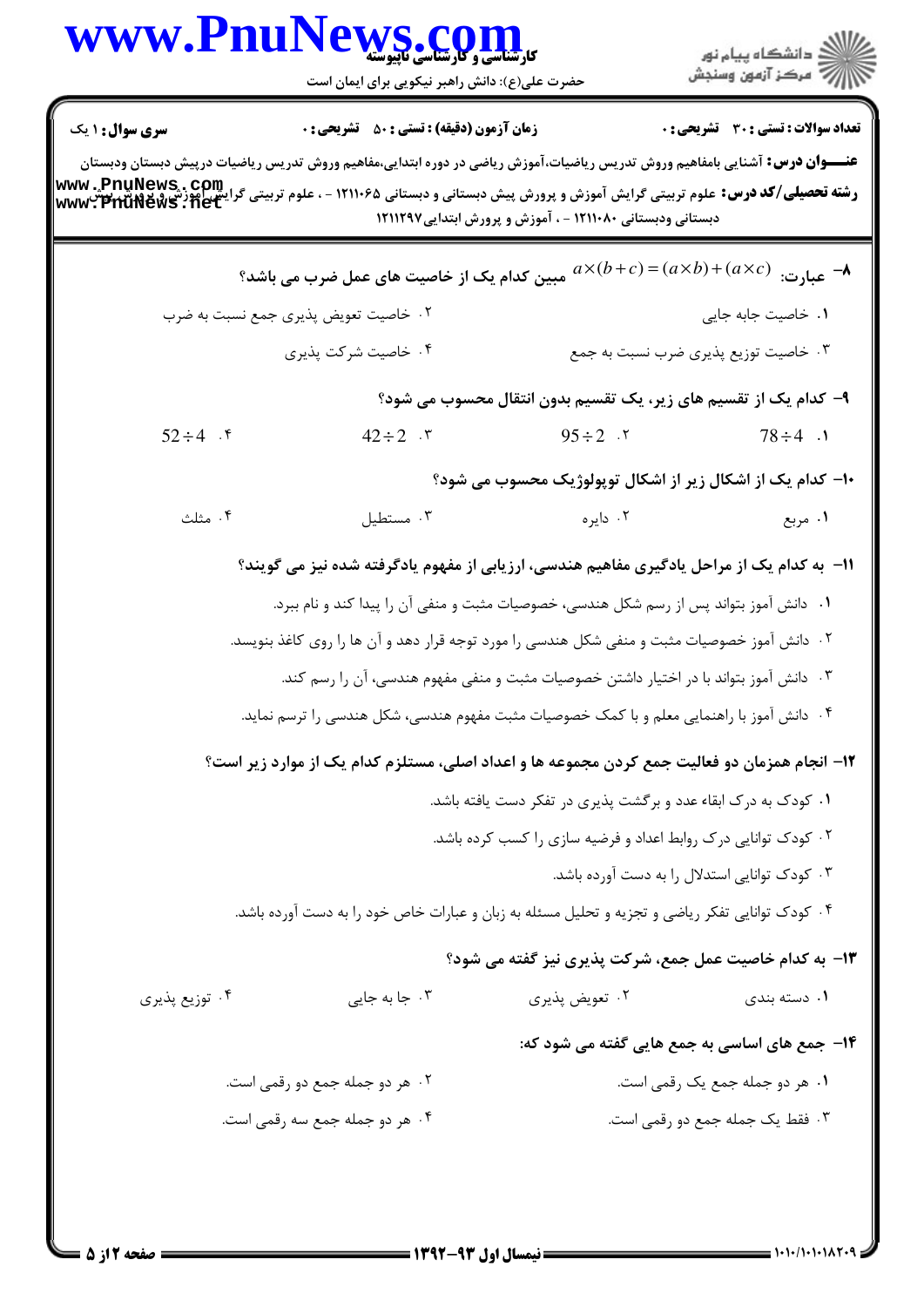|                                                                                                                                                                                                                                                                                     | WWW.PnuNews.com<br>حضرت علی(ع): دانش راهبر نیکویی برای ایمان است                                                                                                                                                             |                                                                         |                                              |  |
|-------------------------------------------------------------------------------------------------------------------------------------------------------------------------------------------------------------------------------------------------------------------------------------|------------------------------------------------------------------------------------------------------------------------------------------------------------------------------------------------------------------------------|-------------------------------------------------------------------------|----------------------------------------------|--|
| <b>سری سوال : ۱ یک</b><br><b>رشته تحصیلی/کد درس:</b> علوم تربیتی گرایش آموزش و پرورش پیش دبستانی و دبستانی ۱۲۱۱۰۶۵ - ، علوم تربیتی گرایش <mark>۳۲۱Wews</mark><br>ر <b>شته تحصیلی/کد درس:</b> تربیتی گرایش آموزش و پرورش پیش دبستانی و دبستانی ۱۲۱۱۰۶۵<br>دبستانی ودستانی در ۱۲۱۱۰۸۰ | <b>زمان آزمون (دقیقه) : تستی : 50 ٪ تشریحی : 0</b><br><b>عنـــوان درس:</b> آشنایی بامفاهیم وروش تدریس ریاضیات،آموزش ریاضی در دوره ابتدایی،مفاهیم وروش تدریس ریاضیات درپیش دبستان ودبستان                                     | دبستانی ودبستانی ۱۲۱۱۰۸۰ - ، آموزش و پرورش ابتدایی۱۲۱۱۲۹۷               | <b>تعداد سوالات : تستی : 30 ٪ تشریحی : 0</b> |  |
|                                                                                                                                                                                                                                                                                     | ۱۵– وقتی از دانش آموزان خواسته می شود به منظور امتحان عمل ضرب آن ها رایکبار از بالا به پایین و یک بار از پایین به بالا                                                                                                       |                                                                         | ضرب کنند ازکدام خاصیت استفاده کرده اند؟      |  |
|                                                                                                                                                                                                                                                                                     | ۲. کاهشی                                                                                                                                                                                                                     |                                                                         | ۰۱ برگشت پذیری                               |  |
|                                                                                                                                                                                                                                                                                     | ۰۴ مفهوم افرازي جمع                                                                                                                                                                                                          |                                                                         | ۰۳ جابه جایی و شرگت پذیری                    |  |
|                                                                                                                                                                                                                                                                                     |                                                                                                                                                                                                                              | ۱۶– کدام یک از مفاهیم تفریق، عکس عمل جمع می باشد؟                       |                                              |  |
| ۰۴ مفهوم اندازه گیری                                                                                                                                                                                                                                                                | ۰۳ مفهوم مقایسه ای                                                                                                                                                                                                           | ۰۲ مفهوم کاهشی                                                          | ٠١ مفهوم افرازي                              |  |
|                                                                                                                                                                                                                                                                                     | ۱۷– در کدام یک از کلاس های زیر، جمع و تفریق های اساسی را باید به صورت جداگانه تدریس نمود؟                                                                                                                                    |                                                                         |                                              |  |
| ۰۲ کلاس های دانش آموزان عادی و معمولی                                                                                                                                                                                                                                               |                                                                                                                                                                                                                              |                                                                         | ۰۱ کلاس های سوادآموزی بزرگسالان              |  |
|                                                                                                                                                                                                                                                                                     | ۰۴ کلاس های دانش آموزان تیزهوش                                                                                                                                                                                               |                                                                         | ۰۳ کلاس های دانش آموزان عقب مانده ذهنی       |  |
|                                                                                                                                                                                                                                                                                     |                                                                                                                                                                                                                              |                                                                         | 18-مثال ۵-۵ برای آموزش کدام مورد مناسب است؟  |  |
|                                                                                                                                                                                                                                                                                     | ۰۲ تفریق صفر از یک عدد                                                                                                                                                                                                       |                                                                         | ۰۱ تفریق صفر از صفر                          |  |
|                                                                                                                                                                                                                                                                                     | ۰۴ تفریق یک عدد از خودش                                                                                                                                                                                                      |                                                                         | ۰۳ تفریق یک عدد از صفر                       |  |
|                                                                                                                                                                                                                                                                                     |                                                                                                                                                                                                                              | ۱۹- کدام گزینه زیر، دربارهٔ تقسیم های اساسی درست است؟                   |                                              |  |
|                                                                                                                                                                                                                                                                                     |                                                                                                                                                                                                                              | ١. مقسوم عليه عدد دو رقمي، خارج قسمت عدد يک رقمي و باقيمانده صفر باشد.  |                                              |  |
|                                                                                                                                                                                                                                                                                     |                                                                                                                                                                                                                              | ۰۲ مقسوم علیه و خارج قسمت عدد یک رقمی و باقیمانده نیز عدد یک رقمی باشد. |                                              |  |
|                                                                                                                                                                                                                                                                                     |                                                                                                                                                                                                                              | ۰۳ مقسوم علیه و خارج قسمت عدد دو رقمی و باقیمانده عدد یک رقمی باشد.     |                                              |  |
|                                                                                                                                                                                                                                                                                     |                                                                                                                                                                                                                              | ۰۴ مقسوم علیه و خارج قسمت عدد یک رقمی و باقیمانده صفر باشد.             |                                              |  |
|                                                                                                                                                                                                                                                                                     | +۲- اگر بخواهیم تقسیمی انجام دهیم و کمیتی را اندازه گیری کنیم باید واحدی از جنس همان کمیت انتخاب کرده ببینیم این<br>واحد چند بار در کمیت مورد سنجش می گنجد. در این اندازه گیری رابطه ای به دست می آید کمیت مورد سنجش در کدام |                                                                         | قسمت این رابطه قرار می گیرد؟                 |  |
| ۰۴ باقیمانده                                                                                                                                                                                                                                                                        | ۰۳ حاصل                                                                                                                                                                                                                      | ۰۲ صورت                                                                 | ۱. مخرج                                      |  |
|                                                                                                                                                                                                                                                                                     | <b>۲۱</b> – آموزش کدام یک از موارد زیر، با آموزش مفهوم تقسیمات متساوی و کمیت های متصل صورت می پذیرد؟                                                                                                                         |                                                                         |                                              |  |
|                                                                                                                                                                                                                                                                                     | ۰۲ مفهوم کاهشی                                                                                                                                                                                                               |                                                                         | ۰۱ کسر متعارفی                               |  |
|                                                                                                                                                                                                                                                                                     | ۰۴ ابقای اعداد                                                                                                                                                                                                               |                                                                         | ۰۳ تمرین و تثبیت مفاهیم                      |  |
| <b>: صفحه ۱۳ از 5</b>                                                                                                                                                                                                                                                               |                                                                                                                                                                                                                              |                                                                         | = 1・1・/1・1・1ハ۲・9                             |  |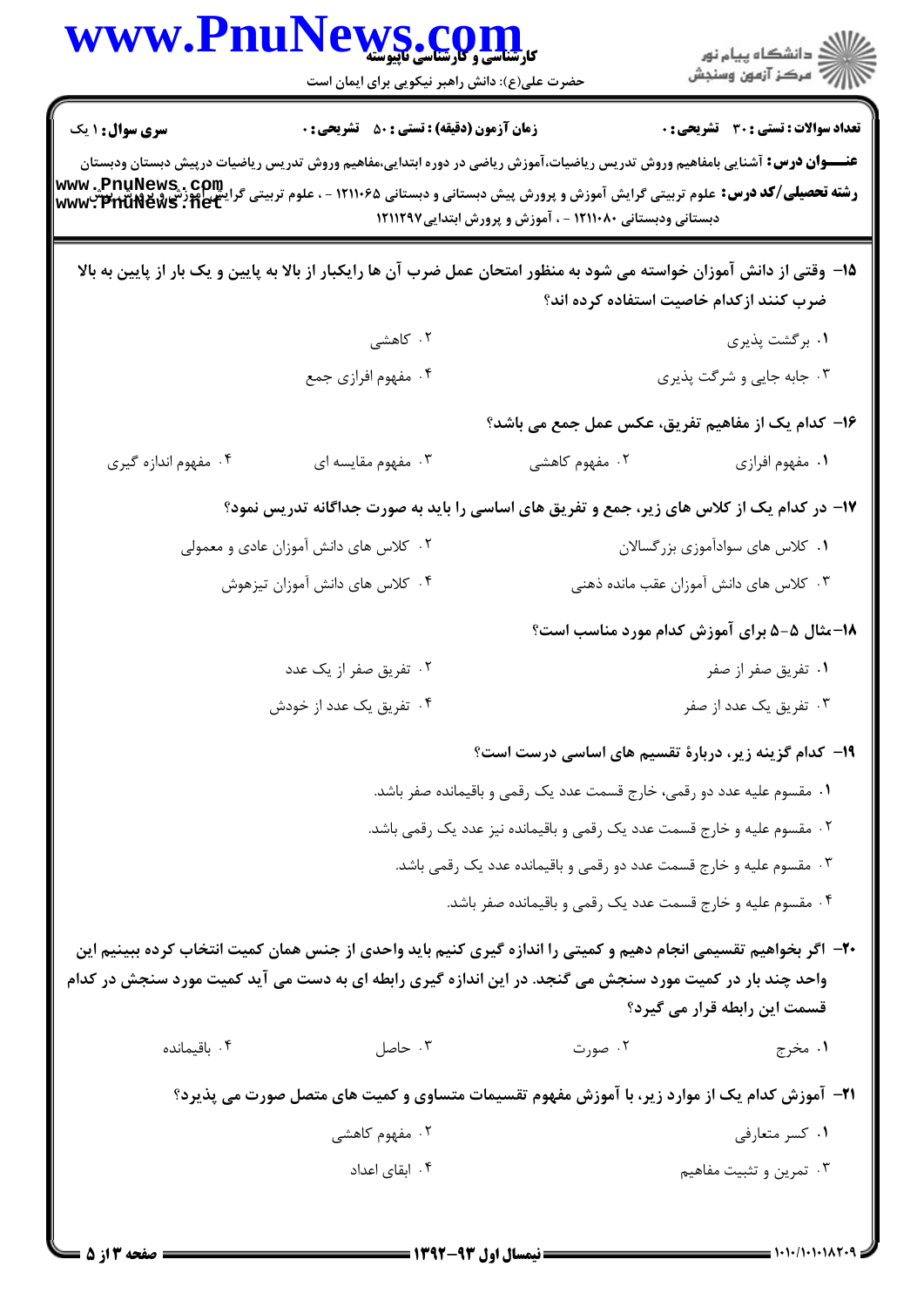|                        | WWW.PnuNews.com<br>حضرت علی(ع): دانش راهبر نیکویی برای ایمان است                                                                                                                                                                                                                                                                                                             |                                                                                | ر دانشگاه پيام نور<br>ا∛هرکز آزمون وسنجش            |
|------------------------|------------------------------------------------------------------------------------------------------------------------------------------------------------------------------------------------------------------------------------------------------------------------------------------------------------------------------------------------------------------------------|--------------------------------------------------------------------------------|-----------------------------------------------------|
| <b>سری سوال : ۱ یک</b> | <b>زمان آزمون (دقیقه) : تستی : 50 ٪ تشریحی : 0</b><br><b>عنــــوان درس:</b> آشنایی بامفاهیم وروش تدریس ریاضیات،آموزش ریاضی در دوره ابتدایی،مفاهیم وروش تدریس ریاضیات درپیش دبستان ودبستان<br><b>رشته تحصیلی/کد درس:</b> علوم تربیتی گرایش آموزش و پرورش پیش دبستانی و دبستانی ۱۲۱۱۰۶۵ - ، علوم تربیتی گرایش اموزش و پ <b>یهوی www . PnuNews . com</b><br>www . PnuNews . net | دبستانی ودبستانی ۱۲۱۱۰۸۰ - ، آموزش و پرورش ابتدایی۱۲۱۱۲۹۷                      | تعداد سوالات : تستي : 30 - تشريحي : 0               |
|                        | ۲۲– مونته سوری از دو نوع وسیله برای آموزش کسرها استفاده می کند،این دو وسیله کدام اند؟                                                                                                                                                                                                                                                                                        |                                                                                |                                                     |
|                        | ۲. هشت مربع و ده دايره مقوايي                                                                                                                                                                                                                                                                                                                                                |                                                                                | ۰۱ اشکال توپولوزیک و با منحنی                       |
|                        | ۰۴ پنج مثلث و پنج لوزي                                                                                                                                                                                                                                                                                                                                                       |                                                                                | ۰۳ اشکال منظم و زاویه دار                           |
|                        |                                                                                                                                                                                                                                                                                                                                                                              | ۲۳– آموزش تقسیم کسرها را بهتر است از کدام یک از تقسیم های زیر آغاز کنیم؟       |                                                     |
|                        | ۰۲ تقسیم عدد صحیح بر کسر                                                                                                                                                                                                                                                                                                                                                     |                                                                                | ۰۱ تقسیم کسرهای نوع دوم                             |
|                        | ۰۴ تقسیم کسر های هم مخرج                                                                                                                                                                                                                                                                                                                                                     |                                                                                | ۰۳ تقسیم کسر برعدد صحیح                             |
|                        | ۲۴– زمانی که دانش آموز می خواهد مقادیر یا اعداد را با هم مقایسه نماید، از کدام مفهوم استفاده می کند؟                                                                                                                                                                                                                                                                         |                                                                                |                                                     |
| ۰۴ کاهشی               | ۰۳ ارزش مکانی اعداد                                                                                                                                                                                                                                                                                                                                                          | ۰۲ آموزش برنامه ای                                                             | ۰۱ نسبت                                             |
|                        | ۲۵– استفاده از اندازه گیری طول و آموزش واحد طول و اجزاء و اضعاف آن، بهترین وسیله برای تدریس کدام یک از موضوعات                                                                                                                                                                                                                                                               |                                                                                | زیر محسوب می شود؟                                   |
| ۰۴ تناسب               | ۰۳ اعداد اعشاری                                                                                                                                                                                                                                                                                                                                                              | ٢. محاسبه حجم                                                                  | ۰۱ مفهوم افرازی                                     |
|                        |                                                                                                                                                                                                                                                                                                                                                                              |                                                                                | ۲۶- کدام گزینهٔ زیر، در بارهٔ مفهوم درصد درست نیست؟ |
|                        |                                                                                                                                                                                                                                                                                                                                                                              | ۰۱ درصد، کسر متعارفی و کسر اعشاری یک مفهوم ریاضی را نشان می دهند.              |                                                     |
|                        |                                                                                                                                                                                                                                                                                                                                                                              | ۰۲ درصد، نوعی کسر اعشاری است و با کسر متعارفی متفاوت است.                      |                                                     |
|                        |                                                                                                                                                                                                                                                                                                                                                                              | ۰۳ در نوشتن درصد، کسر متعارفی و کسر اعشاری از تکنیک های مختلفی استفاده می شود. |                                                     |
|                        |                                                                                                                                                                                                                                                                                                                                                                              | ۰۴ درصد، نوعی کسر متعارفی و در کسر اعشاری است که به روش خاصی نوشته می شود.     |                                                     |
|                        | ۲۷– در آموزش مفاهیم هندسه، کودکان کدام یک از موارد زیر را بهتر و زودتر درک می کنند؟                                                                                                                                                                                                                                                                                          |                                                                                |                                                     |
|                        | ۰۲ اندازه فاصله دو نقطه                                                                                                                                                                                                                                                                                                                                                      |                                                                                | ۰۱ اشکال هندسه اقلیدسی                              |
|                        | ۰۴ خواص توپولوژیک                                                                                                                                                                                                                                                                                                                                                            |                                                                                | ۰۳ تصاویر و اشکال زاویه دار                         |
|                        |                                                                                                                                                                                                                                                                                                                                                                              | ۲۸- معمولاً پایه و اساس تصمیم گیری های کودک در استدلال روابط منطقی چیست؟       |                                                     |
| ۰۴ تفکر قیاسی          | ۰۳ برگشت پذیری                                                                                                                                                                                                                                                                                                                                                               | ۰۲ ابقاء زمان                                                                  | ۱. ادراک حس <i>ی</i>                                |
|                        | ۲۹– مکعب های کویزنر، بهترین وسیله برای فعالیت های عملی دانش آموزان در کدام یک از موارد زیر می باشد؟                                                                                                                                                                                                                                                                          |                                                                                |                                                     |
|                        | ۲. اندازه گیری سطح با واحدهای انتخابی                                                                                                                                                                                                                                                                                                                                        |                                                                                | ٠١ ابقاء طول                                        |
|                        | ۰۴ اندازه گیری حجم                                                                                                                                                                                                                                                                                                                                                           |                                                                                | ۰۳ تجسم فضایی اشیاء                                 |